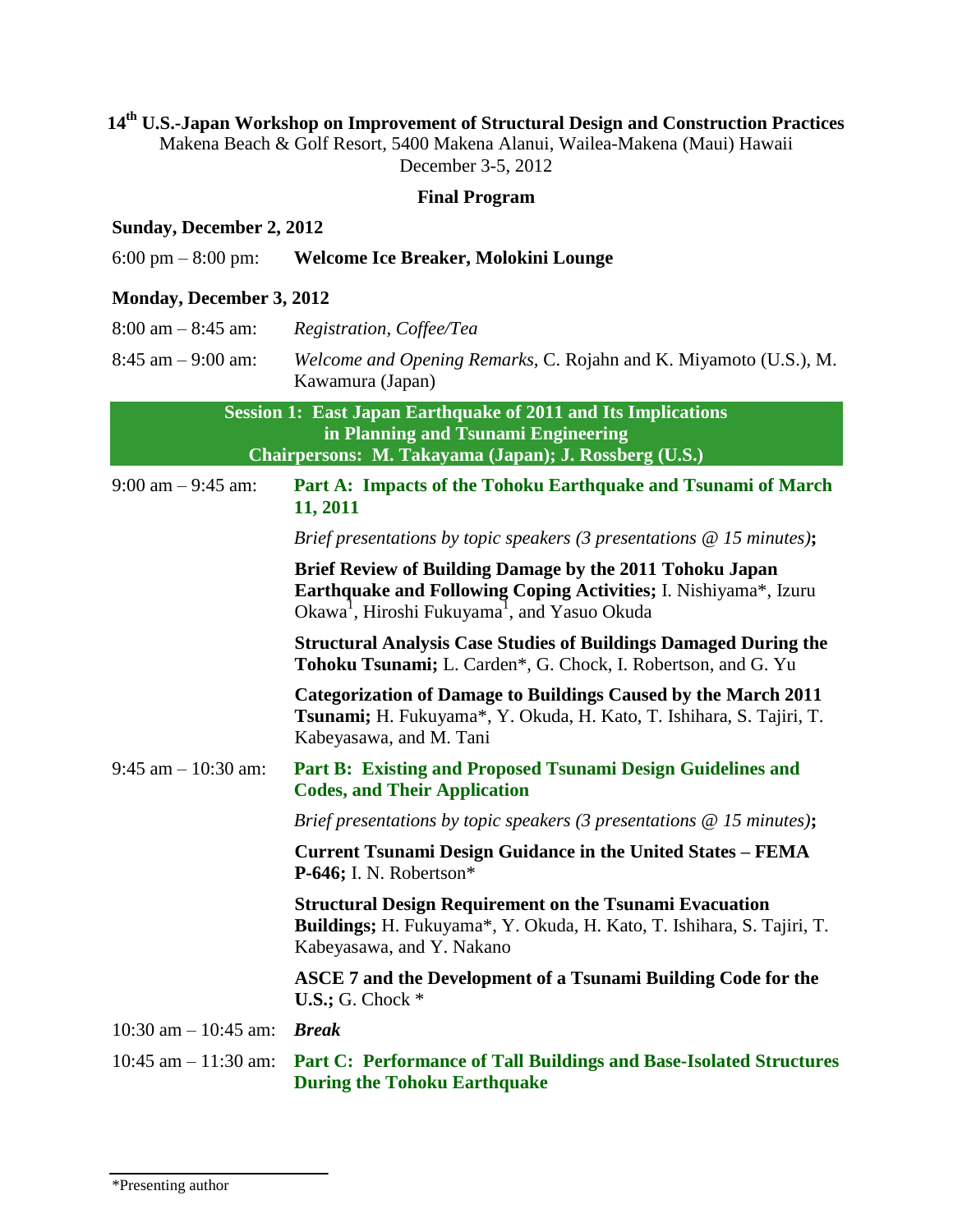|                                     | Brief presentations by topic speakers (3 presentations $@$ 15 minutes);                                              |  |
|-------------------------------------|----------------------------------------------------------------------------------------------------------------------|--|
|                                     | Performance of Base-Isolated Buildings under the 2011 East Japan<br>Earthquake; Y. Fukusawa*                         |  |
|                                     | Drift Issues of Tall Buildings During the March 11, 2011 M9.0<br>Tohoku Earthquake, Japan - Implications; M. Celebi* |  |
|                                     | Performance of Seismically Isolated Buildings due to 2011 Tohoku<br>Earthquake; M. Takayama*                         |  |
| $11:30$ am $-11:45$ am:             | Questions/Discussion                                                                                                 |  |
| $11:45$ am $-1:15$ pm:              | <b>Lunch and Group Photo</b>                                                                                         |  |
| $1:15 \text{ pm} - 2:15 \text{ pm}$ | Breakout Sessions to address Session 1 topic issues and develop<br>workshop findings                                 |  |
| $2:15 \text{ pm} - 2:45 \text{ pm}$ | Plenary Session to Report on Session 1 Breakout Session findings                                                     |  |
| $2:45$ pm $-3:00$ pm:               | Announcements, Day 1 Closure                                                                                         |  |
| $6:00 \text{ pm}$ :                 | <b>Evening Party and Dinner</b>                                                                                      |  |

# **Tuesday, December 4, 2012**

7:45 am – 8:00 am: *Coffee/Tea*

| <b>Session 2: Earthquake Response, Recovery and Reconstruction</b><br>Chairpersons: R. Sharpe (U.S.), T. Fukuda (Japan) |                                                                                                                                                                                                                                       |
|-------------------------------------------------------------------------------------------------------------------------|---------------------------------------------------------------------------------------------------------------------------------------------------------------------------------------------------------------------------------------|
| $8:00$ am $-8:45$ am:                                                                                                   | Part A: Seismic Response of Buildings, Bridges, Ports and Other<br><b>Structures</b>                                                                                                                                                  |
|                                                                                                                         | Brief presentations by topic speakers (3 presentations $@$ 15 minutes);                                                                                                                                                               |
|                                                                                                                         | Countermeasures for Long-Period Ground Motions; T. Fukuda*,<br>N. Koshika, and H. Kitamura                                                                                                                                            |
|                                                                                                                         | <b>Dynamic Instability in High-Rise Steel Structures Subjected to</b><br><b>Strong Ground Motions: A Review; K. Ikago*</b>                                                                                                            |
|                                                                                                                         | <b>Simulated Earthquake Ground Motion for Structural Design;</b><br>S. Nagase*                                                                                                                                                        |
| $8:45$ am $-9:30$ am:                                                                                                   | <b>Part B: Postearthquake Safety Evaluation of Buildings</b>                                                                                                                                                                          |
|                                                                                                                         | Brief presentations by topic speakers (3 presentations $\omega$ 15 minutes);                                                                                                                                                          |
|                                                                                                                         | The 2010-2011 Canterbury New Zealand Earthquakes and the<br><b>Emergency Management of Buildings and Infrastructure;</b><br>P. R. Wood*, D. Brunsdon, J. Hare, M. Stannard, B. Galloway                                               |
|                                                                                                                         | The Effectiveness of Post-Earthquake Building Safety Evaluations<br><b>Carried out in the Canterbury Earthquake Sequence and Proposals</b><br>for Future Development; B. Galloway*, D. Brunsdon, J. Hare,<br>M. Stannard, and P. Wood |

\*Presenting author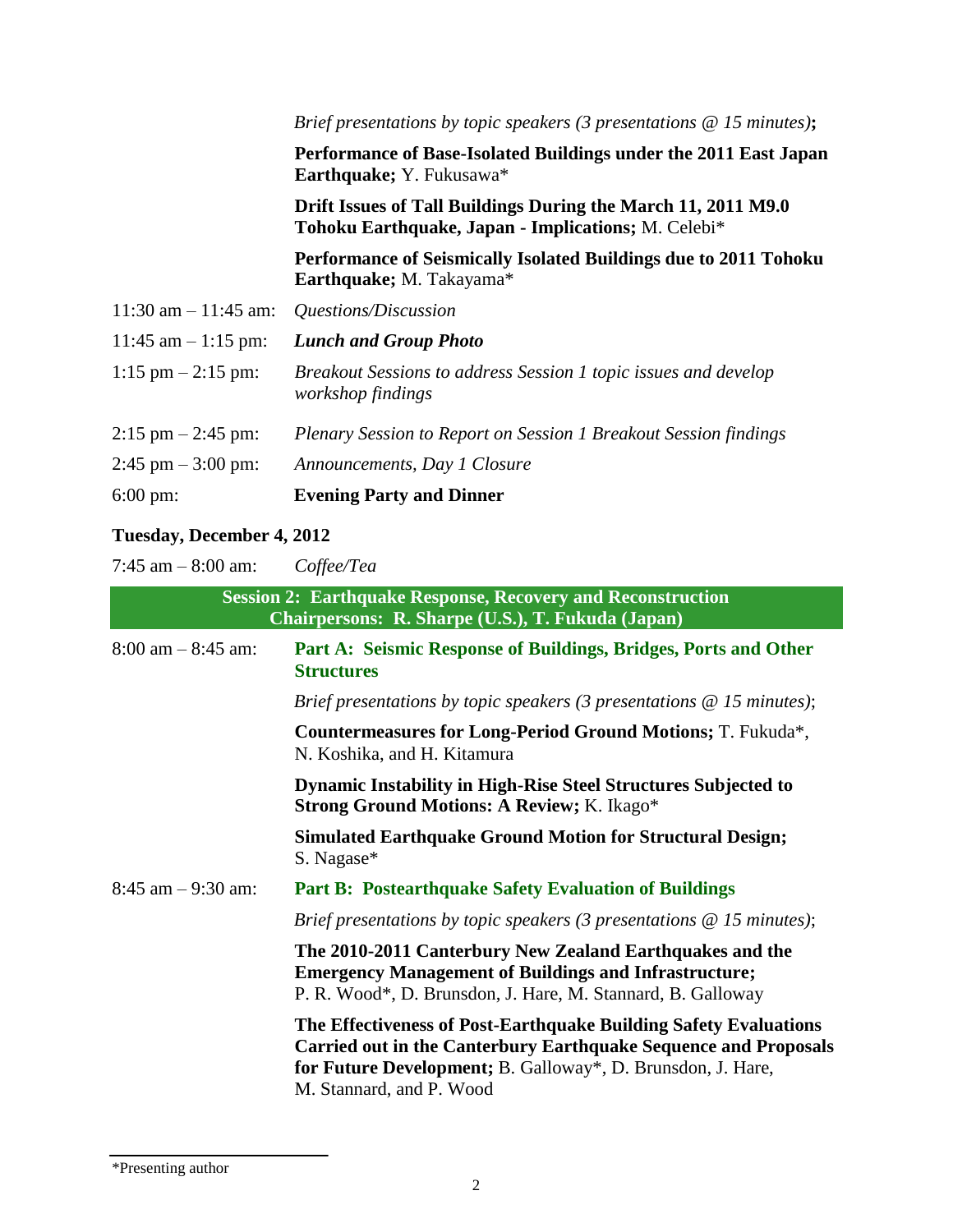|                                     | Lessons from the Postearthquake Safety Evaluation in the 2010-<br>2011 Canterbury, New Zealand Earthquakes and Implications for<br>Updating ATC-20; B. Lizundia* and R. Gallagher |
|-------------------------------------|-----------------------------------------------------------------------------------------------------------------------------------------------------------------------------------|
| $9:30$ am $-10:30$ am:              | <b>Part C: Recovery/Reconstruction and Community Resilience</b>                                                                                                                   |
|                                     | Brief presentations by topic speakers (4 presentations $\omega$ 15 minutes);                                                                                                      |
|                                     | Seismic Evaluation and Retrofit of Old Buildings Located Along the<br>Specific Emergency Transportation Roads in Tokyo; T. Okoshi*                                                |
|                                     | <b>Recovery Cooperation for Padang Earthquake Damage by Seismic</b><br><b>Isolation Buildings Design; T. Teramoto*</b>                                                            |
|                                     | <b>Break</b> (15 minutes)                                                                                                                                                         |
|                                     | Some Examples of Plan and Activity in Re-Construction from the<br>2011 Great East Japan Earthquake; M. Kawamura*                                                                  |
|                                     | <b>Building Seismically Resilient Communities by Effective Seismic</b><br><b>Risk Reduction and Disaster Reconstruction Programs; H. K.</b><br>Miyamoto* and Amir S.J. Gilani     |
| 10:30 am $-$ 10:45 am:              | Questions/Discussion                                                                                                                                                              |
| $10:45$ am $- 11:45$ am:            | Breakout Sessions to address Session 2 topic issues and develop<br>workshop findings                                                                                              |
| $11:45$ am $-12:15$ pm:             | Plenary Session to Report on Session 2 Breakout Session findings                                                                                                                  |
| $12:15$ pm $-1:15$ pm:              | <b>Bento Box Lunch &amp; Special Presentation: 52-Year Application of</b><br><b>Seismic Provisions to Major Research Facilities; R. Sharpe</b>                                    |
|                                     | <b>Session 3: Risk Management and Loss Estimation</b><br>Chairpersons: Y. Shinozaki (Japan), J. Heintz (U.S.)                                                                     |
| $1:15$ pm $- 2:00$ pm:              | Part A: Current and Developing Models for Earthquake Damage<br>and Loss Estimation                                                                                                |
|                                     | Brief presentations by topic speakers (3 presentations $@$ 15 minutes);                                                                                                           |
|                                     | <b>Transparent Global Earthquake Risk and Loss Estimation;</b><br>N. Keller* and H. K. Miyamoto                                                                                   |
|                                     | Performance of Buildings under the Coming Mid-size Earthquake<br>Beneath Tokyo Metropolitan Area; Y. Shinozaki*                                                                   |
|                                     | <b>Risk Management and Loss Estimation Lessons from the Real</b><br>World; P. Yanev* and A. Yanev                                                                                 |
| $2:00 \text{ pm} - 2:30 \text{ pm}$ | Part B: Reliability and Risk Analysis of Structural and<br><b>Nonstructural Systems</b>                                                                                           |
|                                     | Brief presentations by topic speakers (2 presentations $\omega$ 15 minutes);                                                                                                      |
|                                     | San Francisco's Community Action Plan for Seismic Safety;<br>C. Rojahn*, L. Kornfield, L. Tobin, and L. Samant                                                                    |
|                                     |                                                                                                                                                                                   |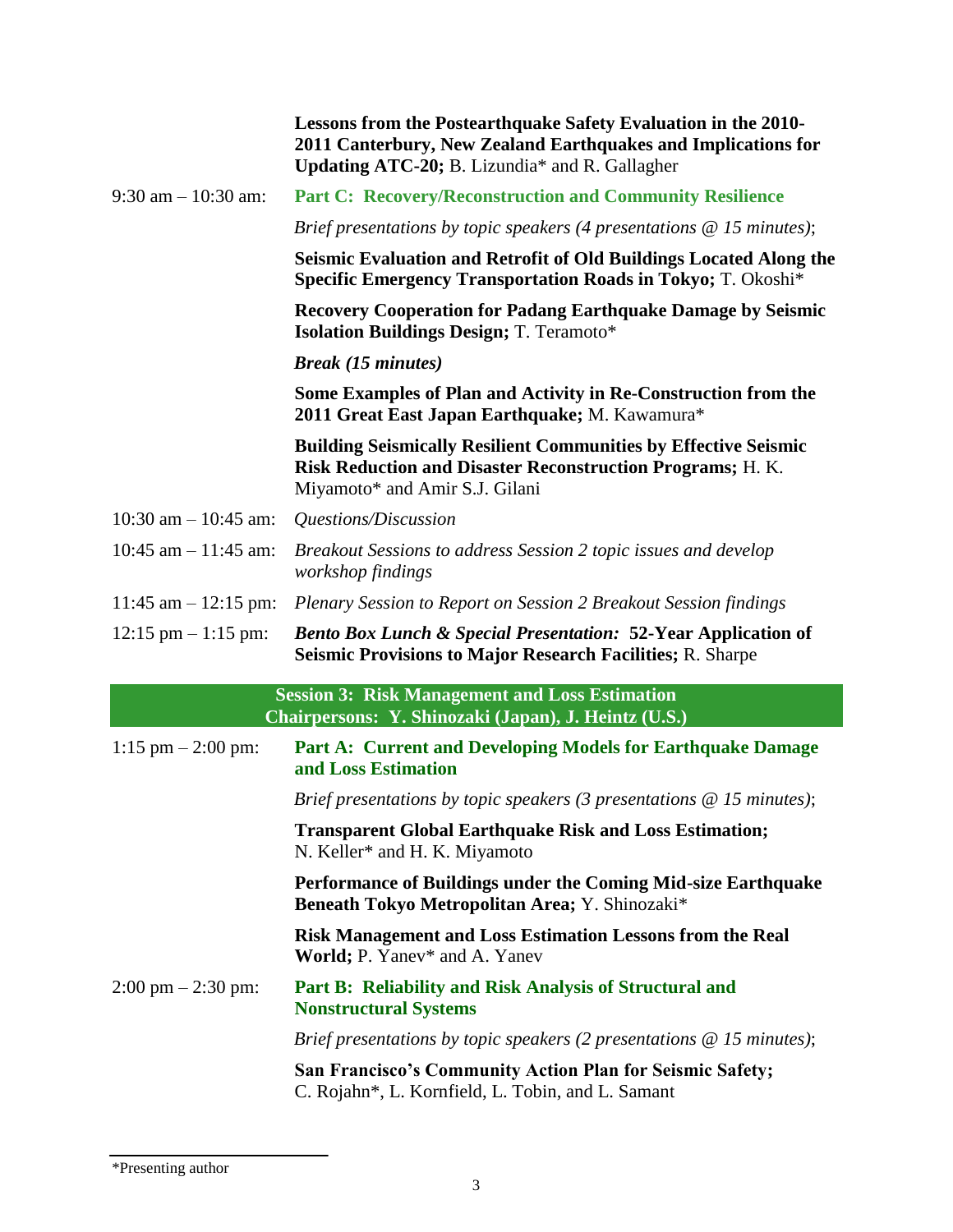## **Seismic Actions of Nonstructural Components;** H. Ito\*

| $2:30 \text{ pm} - 2:45 \text{ pm}$ | Questions/Discussion                                                                 |
|-------------------------------------|--------------------------------------------------------------------------------------|
| $2:45$ pm $-3:00$ pm:               | <b>Break</b>                                                                         |
| $3:00 \text{ pm} - 4:00 \text{ pm}$ | Breakout Sessions to address Session 3 topic issues and develop<br>workshop findings |
| $4:00 \text{ pm} - 4:30 \text{ pm}$ | Plenary Session to Report on Session 3 Breakout Session findings                     |
| $4:30 \text{ pm}$ :                 | Announcements, Day 2 Closure                                                         |
| $7:00 \text{ pm}$ :                 | <b>Evening Party and Dinner</b>                                                      |

## **Wednesday, December 5, 2012**

8:15 am – 8:30 am: *Coffee/Tea*

| <b>Session 4: New Horizons in Performance Based Engineering</b><br>Chairpersons: B. Lizundia (U.S.), H. Sakata (Japan) |                                                                                                                                                                   |
|------------------------------------------------------------------------------------------------------------------------|-------------------------------------------------------------------------------------------------------------------------------------------------------------------|
| $8:30$ am $-9:00$ am:                                                                                                  | <b>Part A: New Developments in Performance-Based Engineering</b>                                                                                                  |
|                                                                                                                        | Brief presentations by topic speakers (2 presentations $@$ 15 minutes.);                                                                                          |
|                                                                                                                        | The Horizon for Next-Generation Performance Assessment of<br>Buildings is Here: FEMA P-58; J. Heintz*                                                             |
|                                                                                                                        | Use of Performance Based Engineering Criteria in Motivating<br><b>Residential Seismic Retrofit; K. Cobeen</b>                                                     |
| $9:00$ am $-9:30$ am:                                                                                                  | Part B: Design and Response of Buildings With Seismic Protection<br><b>Systems</b>                                                                                |
|                                                                                                                        | Brief presentations by topic speakers (2 presentations $@$ 15 minutes.);                                                                                          |
|                                                                                                                        | <b>Seismic Dampers: How High Performance Devices Change the</b><br>World; H. K. Miyamoto and A. M. Gilani                                                         |
|                                                                                                                        | <b>Performance Evaluation of a Building Structure with Nonlinear</b><br>Dampers under Strong Ground Motion on March 11, 2011;<br>I. Nishimura*                    |
| $9:30$ am $-10:00$ am:                                                                                                 | <b>Part C: Retrofit of Buildings with Seismic Protection Systems</b>                                                                                              |
|                                                                                                                        | Brief presentations by topic speakers (2 presentations $\omega$ 15 minutes);                                                                                      |
|                                                                                                                        | <b>Seismic Retrofit of Ductile Concrete Moment-Resisting Frames</b><br>With Innovative Pin-Supported Wall System; H. Sakata, Z. Qu,<br>S. Midorikawa, and A. Wada |
|                                                                                                                        | <b>Seismic Retrofit of the Tower Structure with Viscous Dampers;</b><br>N. Kurauchi*                                                                              |
| $10:00$ am $-10:15$ am:                                                                                                | Questions/Discussion                                                                                                                                              |
| $10:15$ am $- 10:30$ am:                                                                                               | <b>Break</b>                                                                                                                                                      |